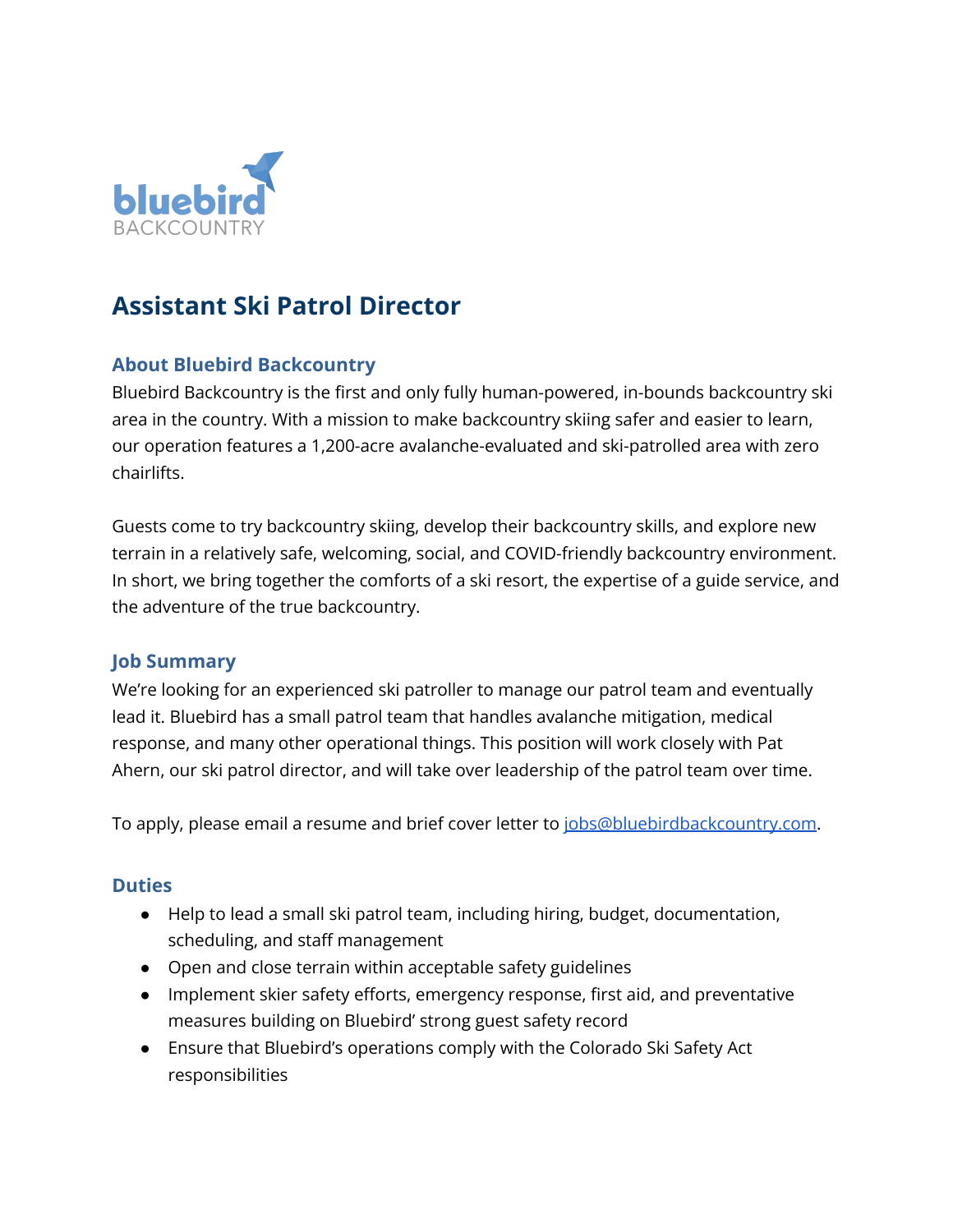- Set up the mountain, including boundaries, signage, and rope lines; assist with mountain takedown, if desired
- Update and maintain mountain operations procedures, policies, and training
- Participate in mountain leadership meetings
- Maintain relationships with a medical director, local EMS agency, and a helicopter company
- Ensure that the patrol has adequate equipment and supplies
- Support marketing effort as necessary
- Create a welcoming and professional culture at Bluebird Backcountry
- Help us improve every day that we operate

## **What Makes This Job Great**

- This role is a significant growth opportunity you will be trained up to lead a ski patrol
- Patrol in a wilder, less crowded environment with no chairlifts or base village; our patrol work has more variety than most ski patrol jobs
- Grow the sport of backcountry skiing and help bring something new to the ski industry

# **Qualifications and Experience**

- At least five years of experience on a professional ski patrol
- Strong leadership qualities and demonstrated leadership ability
- A can-do attitude and the ability to work well with others in a mountain environment
- Wilderness First Responder or equivalent; Outdoor Emergency Care or equivalent preferred
- Passionate and experienced backcountry skier or splitboarder
- Proficient in ski patrol activities such as sled handling and skier evacuation
- Pro 1 avalanche training or equivalent; Pro 2 or equivalent strongly preferred
- A competent skier, capable of uphill and downhill travel through rugged mountainous terrain under all weather and snow conditions in a safe and expedient manner
- Strong creative problem solving abilities
- Desire to push the industry forward and grow the sport

## **Compensation, Location, and Housing**

● This is a full-time, seasonal position from late November through early April